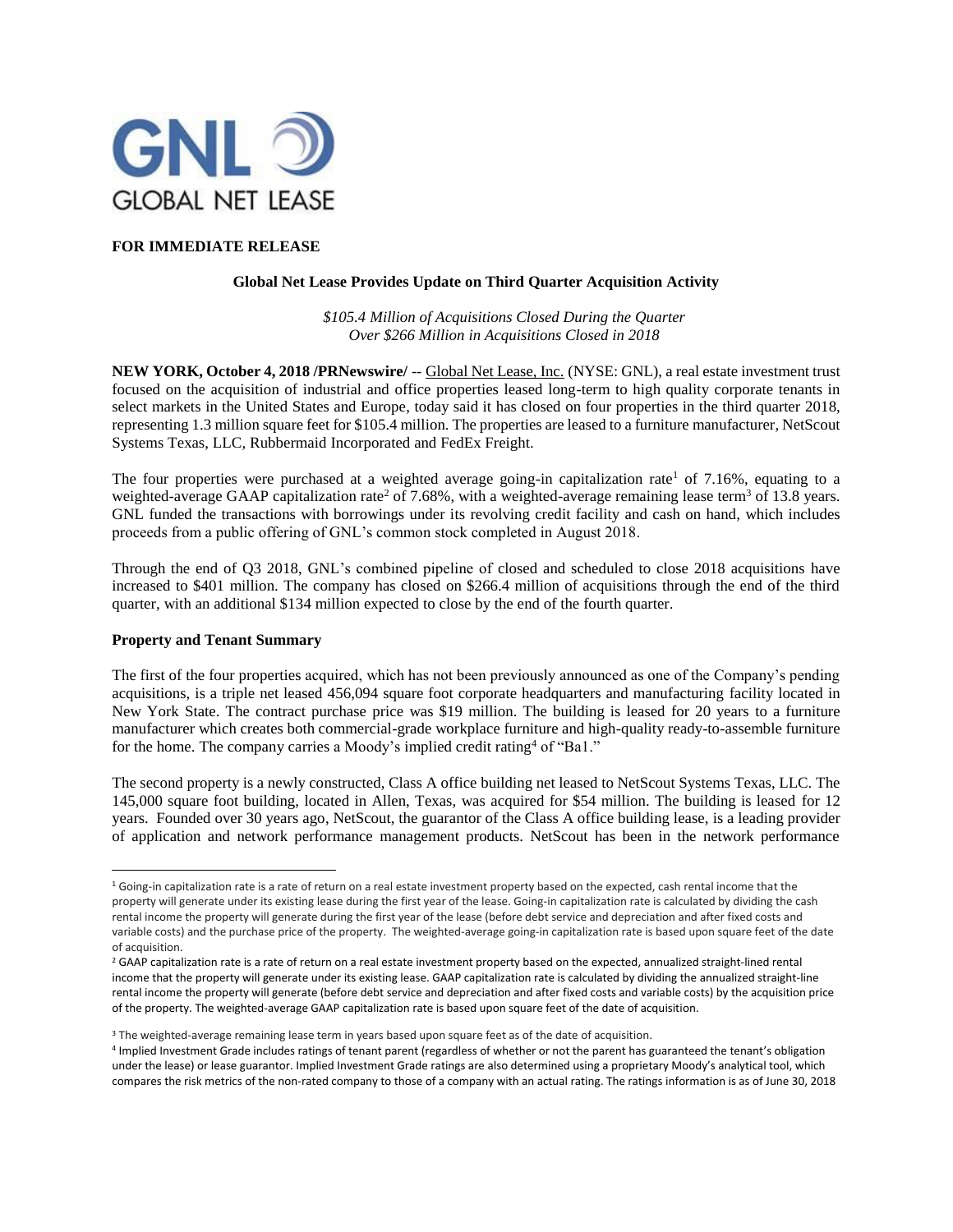monitoring space for 30 years. The company offers solutions that enable enterprises, service providers, and government agencies to monitor, manage, and protect their network and applications. NetScout, the guarantor, has a Moody's implied credit rating of "Ba3."

The third property is a 668,592 square foot industrial facility acquired for \$21.4 million and is triple net leased to Rubbermaid Incorporated. The building, located in Akron, Ohio, was purchased with a remaining lease term of 10 years. Rubbermaid was founded in 1968 and is a manufacturer of innovative, solution-based products for commercial and institutional markets worldwide. The guarantor, Newell Brands, is a worldwide provider of consumer and commercial products. Newell Brands has a Standard & Poor's investment grade credit rating of "BBB-" and a Moody's investment grade rating of "Baa3."

The fourth property is a newly constructed 28,911 square foot distribution facility, acquired for \$11 million and double net leased to FedEx Freight. The building is located in Greenville, North Carolina. The lease term on the property is 15 years. FedEx Freight, a business segment and wholly owned subsidiary of FedEx Corporation, is a leading provider of less than truckload freight services. This business segment offers two reliable freight services including FedEx Freight Priority and FedEx Freight Economy. FedEx Corporation has an investment grade credit rating of "Baa2" and "BBB" from Moody's and S&P, respectively.

|                 |                  | <b>Square</b> |                     | Lease<br><b>Term</b> | <b>Purchase</b><br>Price |                       |
|-----------------|------------------|---------------|---------------------|----------------------|--------------------------|-----------------------|
| <b>Tenant</b>   | <b>Buildings</b> | Feet          | <b>Asset Type</b>   | $(yrs)^{(1)}$        | $(\mathbf{mm})$          | Location              |
| Furniture       |                  |               |                     |                      |                          |                       |
| Manufacturer    |                  | 456,094       | Industrial          | 20.0                 | \$<br>19.0               | <b>New York State</b> |
|                 |                  |               |                     |                      |                          |                       |
| <b>NetScout</b> |                  | 145,000       | Office              | 12.0                 | \$54.0                   | Allen, Texas          |
|                 |                  |               |                     |                      |                          |                       |
| Rubbermaid      |                  | 668,592       | Industrial          | 10.0                 | \$21.4                   | Akron, Ohio           |
|                 |                  |               |                     |                      |                          | Greenville,           |
| FedEx Freight   |                  | 28,911        | <b>Distribution</b> | 15.0                 | \$11.0                   | North Carolina        |
| Total           | 4                | 1,298,597     |                     |                      | \$105.4                  |                       |

### **Third Quarter Acquisitions Summary Table**

(1) As of the acquisition date.

## **About Global Net Lease, Inc.**

Global Net Lease, Inc. (NYSE: GNL) Global Net Lease, Inc. (NYSE: GNL) is a real estate investment trust focused on the acquisition of industrial and office properties leased long-term to high quality corporate tenants in select markets in the United States and Europe. Additional information about GNL can be found on its website at www.globalnetlease.com.

# **Important Notice**

The statements in this press release that are not historical facts may be forward-looking statements. These forwardlooking statements involve risks and uncertainties that could cause actual results or events to be materially different. Forward-looking statements may include, but are not limited to, statements regarding stockholder liquidity and investment value and returns. The words "anticipates," "believes," "expects," "estimates," "projects," "plans," "intends," "may," "will," "would" and similar expressions are intended to identify forward-looking statements, although not all forward-looking statements contain these identifying words. Actual results may differ materially from those contemplated by such forward-looking statements, including those set forth in the Risk Factors section of GNL's Annual Reports on Form 10-K and Quarterly Reports on Form 10-Q filed with the Securities and Exchange Commission. Further, forward-looking statements speak only as of the date they are made, and GNL undertakes no obligation to update or revise any forward-looking statement to reflect changed assumptions, the occurrence of unanticipated events or changes to future operating results, unless required to do so by law.